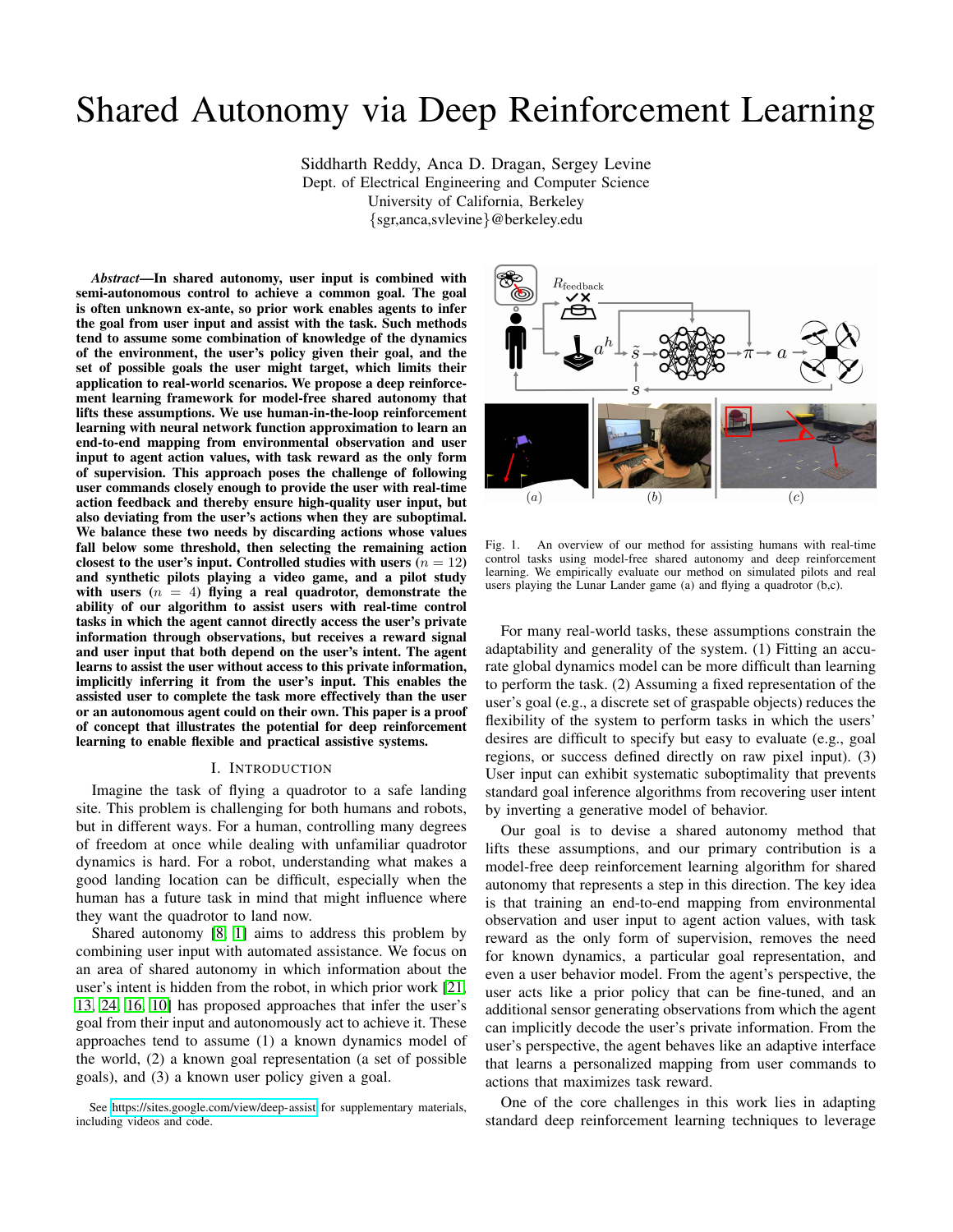input from a human without significantly interfering in their real-time 'feedback control loop' – the user's ability to observe the consequences of their own actions, and adjust their inputs accordingly. Consistently ignoring the user's input can prevent them from using action feedback to improve the quality of their input. To address this issue, we use human-in-the-loop deep Q-learning to learn an approximate state-action value function that computes the expected future return of an action given the current environmental observation and the user's control input. Rather than taking the highest-value action, our assistive agent executes the closest high-value action to the user's input, balancing the need to take optimal actions with the need to preserve the user's feedback control loop. This approach also enables the user to directly modulate the level of assistance through the parameter  $\alpha \in [0, 1]$ , which sets the threshold of the system's tolerance for suboptimal user actions.

Standard deep reinforcement learning algorithms pose another challenge for human-in-the-loop training: they typically require a large number of interactions with environment, which can be a burden on users. We approach this problem by decomposing the agent's reward function into two parts: known terms computed for every state, and a terminal reward provided by the user upon succeeding or failing at the task. This decomposition enables the system to learn efficiently from a dense reward signal that captures generally useful behaviors like not crashing, and also adapt to individual users through feedback. It also enables pretraining the agent in simulation without a user in the loop, then later fine-tuning – instead of learning from scratch – with user feedback. To further improve sample efficiency, our method is capable of incorporating inferred goals into the agent's observations when the goal space and user model are known.

We apply our method to two real-time assistive control problems: the Lunar Lander game and a quadrotor landing task (see Figure [1\)](#page-0-0). Our studies with both human and simulated pilots suggest that our method can successfully improve pilot performance. We find that our method is capable of adapting to the unique types of suboptimality exhibited by different simulated pilots, and that by varying a hyperparameter that controls our agent's tolerance for suboptimal pilot controls, we are able to help simulated pilots who need different amounts of assistance. With human pilots, our method substantially improves task success and reduces catastrophic failure. Finally, we show that when the user policy or goal representation are known, our method can be combined with adaptations of existing techniques to exploit this knowledge.

#### II. RELATED WORK

Robotic teleoperation. We build on shared autonomy work in which the system is initially unaware of the user's goal [\[9,](#page-8-7) [7,](#page-8-8) [21,](#page-8-2) [13,](#page-8-3) [24,](#page-8-4) [16,](#page-8-5) [10\]](#page-8-6) and explore problem statements with unknown dynamics, unknown user policy, and unknown goal representation. The parallel autonomy [\[27\]](#page-9-0) and outer-loop stabilization [\[4\]](#page-8-9) frameworks approach shared-control teleoperation from a different angle: instead of predicting user intent, they minimally adjust user input to achieve safe trajectories for tasks like semi-autonomous driving. Our agent's policy of executing a near-optimal action closest to the human's suggestion is inspired by this approach. Existing work in parallel autonomy requires analytic descriptions of the environment, such as the explicit locations of road boundaries and a model of the behavior of other cars. Outer-loop stabilization requires knowledge of the user's goal. Our method is analogous, but for environments in which we do not have a dynamics model or a goal representation.

Brain-computer interfaces. A large body of work in brainmachine interfaces uses optimal control and reinforcement learning algorithms to implement closed-loop decoder adaptation [\[29\]](#page-9-1) for applications like prosthetic limb controllers that respond to neural signals from myoelectric sensors [\[25\]](#page-8-10). These algorithms typically track desired motion, whereas we focus on tasks with long-horizon goals.

Reinforcement learning with human feedback. Shared autonomy enables a semi-autonomous agent to interpret user input at test time. In contrast, human-in-the-loop reinforcement learning frameworks leverage human feedback to train autonomous agents that operate independently of the user at test time [\[32,](#page-9-2) [14,](#page-8-11) [15,](#page-8-12) [19\]](#page-8-13). These frameworks are applicable to settings where the agent has access to all task-relevant information (e.g., goals), but the reward function is initially unknown or training can be sped up by human guidance. We focus on the orthogonal setting where the agent does not have direct access to the information that is private to the user and relevant to the task, and will always need to leverage user input to accomplish the task; even after training. This is also the key difference between our method and inverse reinforcement learning [\[22\]](#page-8-14) and learning from demonstration [\[2\]](#page-8-15), which generally require user interaction during training time but not at test time.

Adaptive HCI. While the bulk of the shared autonomy research discussed here exists in the context of the robotics literature, adaptive human-computer interfaces have been explored in computer graphics for animating virtual characters using motion capture data from humans [\[6\]](#page-8-16), in natural language processing for learning to act on natural language instructions from humans [\[31,](#page-9-3) [3\]](#page-8-17), and in formal methods for verification of semi-autonomous systems [\[28\]](#page-9-4). By not assuming a known user policy, our work also enables agents to adapt to a user's style of giving input.

#### III. BACKGROUND

We first recap the reinforcement learning and shared autonomy problem statements on which we build in our method.

#### *A. Reinforcement Learning*

Consider a Markov decision process (MDP) with states  $S$ , actions A, transitions  $T : \mathcal{S} \times \mathcal{A} \times \mathcal{S} \rightarrow [0, 1]$ , reward function  $R : S \times A \times S \rightarrow \mathbb{R}$ , and discount factor  $\gamma \in [0, 1]$ . In cases where the state is not fully observable, we can extend this definition to a partially-observable MDP (POMDP) in which there is an additional set of possible observations  $\Omega$ and observation function  $O : \mathcal{S} \times \Omega \rightarrow [0, 1]$ . The expected future discounted return of taking action  $a$  in state  $s$  with policy  $\pi : \mathcal{S} \times \mathcal{A} \rightarrow [0, 1]$  is expressed by the state-action value function  $Q^{\pi}(s, a)$ , and the goal in RL is to learn a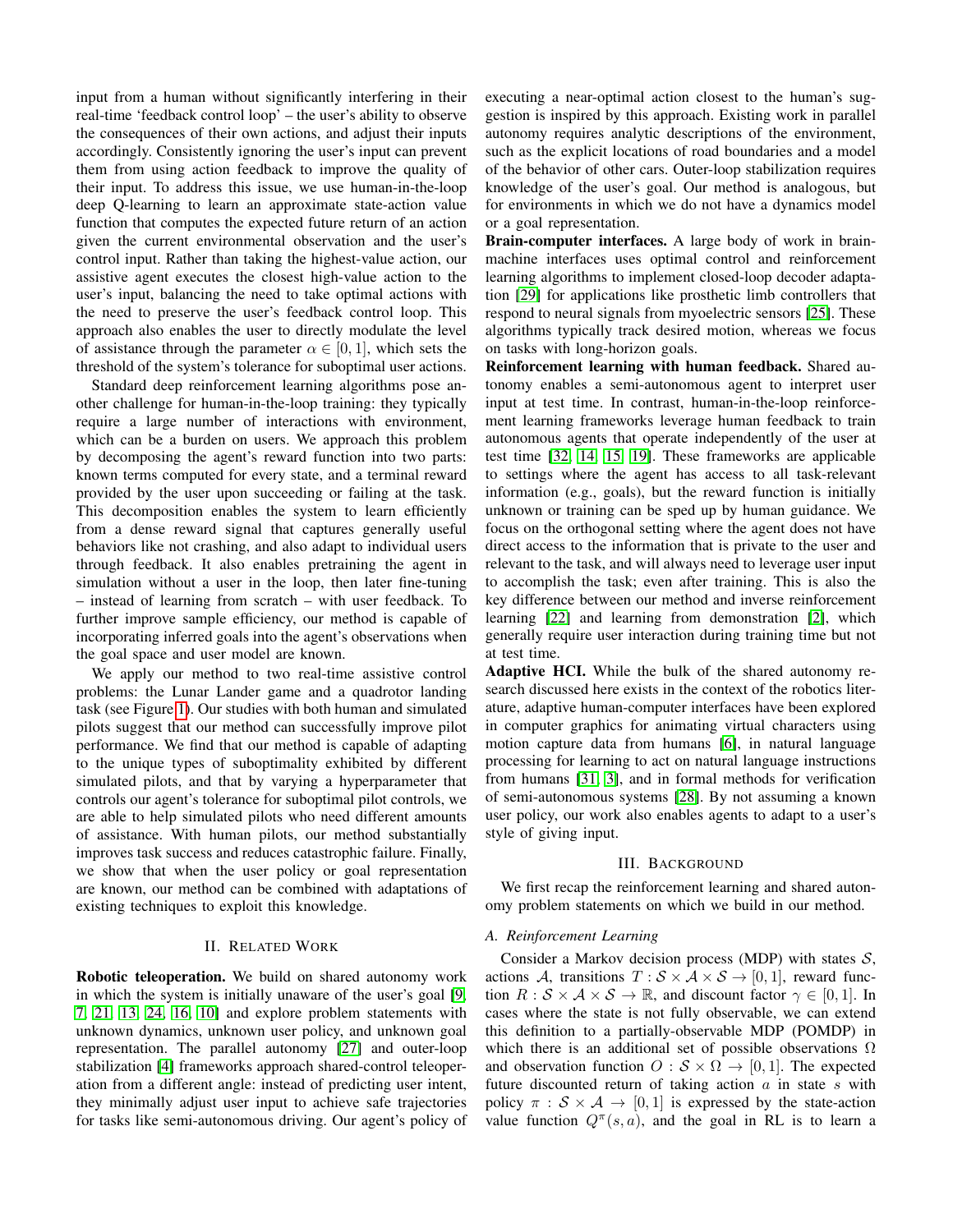policy  $\pi^*$  that maximizes expected future discounted return. One algorithm for solving this problem is Q-learning [\[33\]](#page-9-5), which minimizes the Bellman error of the Q function,

$$
Q(s, a) - \gamma \mathbb{E}_{s' \sim T(\cdot | s, a)} \left[ R(s, a, s') + \max_{a' \in \mathcal{A}} Q(s', a') \right],
$$

as a proxy for maximizing return. We will build on this method to implement model-free shared autonomy.

## <span id="page-2-0"></span>*B. Shared Autonomy*

Prior work has formalized shared autonomy as a POMDP [\[13\]](#page-8-3). The reward function, known to both the user and agent, depends on a goal  $q \in \mathcal{G}$  known to the user but unknown to the agent. The set of candidate goals  $\mathcal G$  is known to the agent. The user follows a goal-conditioned policy  $\pi_h : \mathcal{S} \times \mathcal{G} \times \mathcal{H} \rightarrow [0, 1]$ known to the agent, where  $H$  is the space of possible user inputs – if the user suggests actions, then  $\mathcal{H} = \mathcal{A}$ . The transition distribution  $T$  is known to the agent. The agent's uncertainty in the goal can be formalized as partial observability, which leads to the following POMDP: the state space  $\mathcal{S} = \mathcal{S} \times \mathcal{G}$  is augmented with the goal, the transition distribution  $\tilde{T}((s_{t+1}, g) | s_t, g, a_t) = T(s_{t+1} | s_t, a_t)$  maintains a constant goal, and the observation distribution  $O(s, a^h)$ |  $(s, g) = \pi_h(a^h \mid s, g)$  is given by the user policy where  $a^h \in \mathcal{H}$ is the user input. Prior work assumes the goal space  $G$ , user policy  $\pi_h$ , and environment dynamics T are known ex-ante to the agent, and solves the POMDP  $(\tilde{S}, A, \tilde{T}, \tilde{R}, \mathcal{H}, O)$  using approximate methods like hindsight optimization [\[13\]](#page-8-3). In the following section, we introduce a different problem statement for shared autonomy which relaxes these assumptions.

#### IV. MODEL-FREE SHARED AUTONOMY

<span id="page-2-1"></span>We will relax the standard formulation in Section [III-B](#page-2-0) to remove first the assumptions of known dynamics and the known observation model  $\pi_h$  for the user's private information, and then the known set of candidate goals  $G$ . We introduce a model-free deep reinforcement learning method, with variants that can also take advantage of a known observation model and goal space when they do exist, but still provide assistance even when they are not available.

## *A. Problem Statement*

In our problem formulation, the transition  $T$ , the user's policy  $\pi_h$ , and the goal space G are no longer all necessarily known to the robot. The reward function, which still depends on the user's private information, is decomposed as:

$$
R(s, a, s') = \underbrace{R_{\text{general}}(s, a, s')}_{\text{known}} + \underbrace{R_{\text{feedback}}(s, a, s')}_{\text{unknown, but observed}}.
$$
 (1)

This captures a structure typically present in shared autonomy: there are some terms in the reward that are known, such as the need to avoid collisions. We capture these in  $R_{general}$ .  $R_{\text{feedback}}$  is a user-generated feedback that depends on their private information. We do not know this function. We merely assume the robot is informed when the user provides feedback (e.g., by pressing a button). In practice, the user might simply indicate once per trial whether the robot succeeded or not.

Known-User-Policy: Unknown dynamics, known goal space and user policy. In this setting, the transition  $T$ is unknown, but we have access to both  $G$  and the user's policy  $\pi_h(a^h|s, g)$ . Having access to G structures  $R_{\text{feedback}}$ , which is now parameterized by the goal according to  $R_{\text{feedback}}(s, a, s'; g)$ , and assigns high reward when  $s' = g$ , and 0 otherwise, without requiring manual indication from the user. We do not know g, but having access to  $\pi_h$  enables us to infer q via Bayesian inference.

Known-Goal-Space: Unknown dynamics and user policy, known goal space. We also consider a version of the problem where we know  $G$ , but do not make assumptions about the user's policy  $\pi_h$ . In this case,  $R_{\text{feedback}}$  is still parameterized by the goal, but we must use a classification or regression model to predict the goal from the user's actions.

Min-Assumptions: Unknown dynamics, user policy, and goal space. Most of our experiments will be concerned with this setting, where we no longer assume a goal representation. This provides us with a maximally general approach, where the user might imagine whichever goal they prefer, without the need to explicitly define the space of goals in advance. In this case, we do not know the functional form of  $R_{\text{feedback}}$ , nor do we assume any parameterization for it, we merely assume the robot can observe it (evaluate it) as it takes actions. This is typically a sparse terminal reward that signals whether the task was completed successfully, and comes from the user.

#### *B. Method Overview*

Our method takes observations of the environment and the user's controls or inferred goal (when available) as input, and produces a high value action or control output that is as close as possible to the user's control. We learn state-action values via Q-learning with neural network function approximation. In this section, we will describe how the agent combines user input with environmental observations, motivate and describe our choice of deep Q-learning for training the agent, and describe how the agent shares control with the user.

#### *C. Incorporating User Control*

Because we do not know dynamics in any of our problems of interest, we use a deep reinforcement learning agent which maps observations from its sensors to actions (or Q values for each action). We incorporate information from the user as useful observations for the agent. Our method jointly embeds the agent's observation of the environment  $s_t$  with the information from the user  $u_t$  by simply concatenating them. The particular form of  $u_t$  depends on the information that is available. Formally,

$$
\tilde{s}_t = \left[ \begin{array}{c} s_t \\ u_t \end{array} \right]. \tag{2}
$$

When we do not know  $\mathcal{G}$ , we use the user's actions  $a_t^h$  as  $u_t$ . When we know more about the possible user goals and policy, we set  $u_t$  to the inferred goal  $\hat{g}_t$ .

Known-User-Policy: Incorporating user control via Bayesian goal inference. When the user's policy is available, it can be used to infer the maximum a posteriori estimate of the goal  $\hat{g}_t$ . We can instantiate Bayesian goal inference by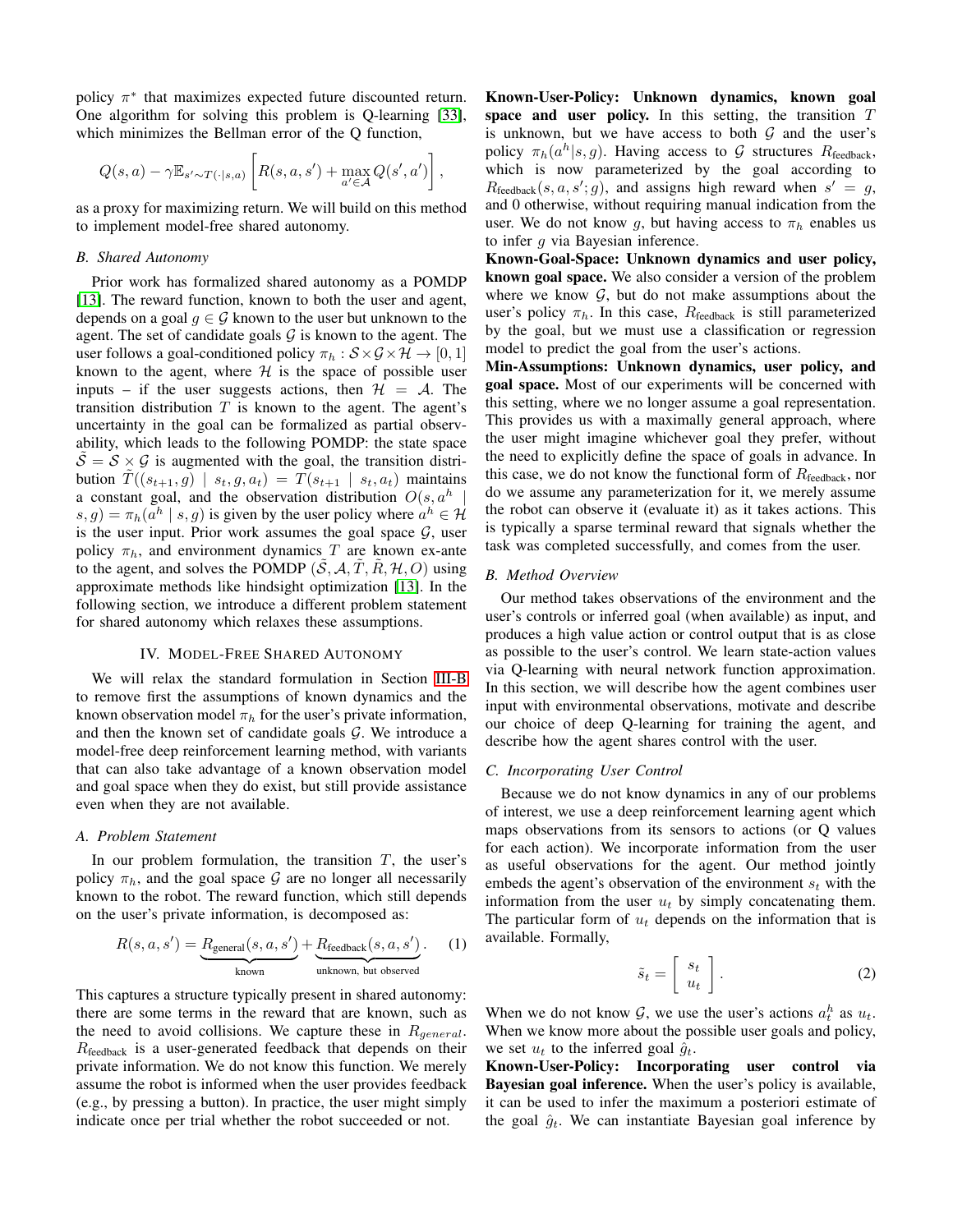using maximum entropy inverse reinforcement learning [\[34\]](#page-9-6) with a goal-parameterized Q function trained via Q-learning separately from our agent, analogously to prior work [\[13\]](#page-8-3). Each time step produces a better estimate of the goal  $\hat{q}_t$ , as additional actions reveal more about the user's intent.

Known-Goal-Space: Incorporating user control via supervised goal prediction. When we do not have a convenient model of the user's policy, we can use supervised prediction to compute the goal estimate  $\hat{q}_t$ . In this case, we use a separate recurrent LSTM network to predict the goal, conditioned on the sequence of states and user controls observed up to the current time t. Training data is collected from the user. As before, we concatenate  $\hat{g}_t$  with the agent's observation of the environment  $s_t$  to get the combined observation  $\tilde{s}_t$ .

Min-Assumptions: Incorporating user control via raw action embedding. In this setting, which we use in the majority of our experiments, we do not use any explicit goal inference. Instead, the policy directly takes in the user's actions  $a_t^h$  and must learn to implicitly decode the user's intent and perform the task.<sup>[1](#page-3-0)</sup> To our agent, the user is part of the external environment, and the user's control is yet another source of observations, much like the output of any of the agent's other sensors. Because deep neural networks are endto-end trainable, our agent can discover arbitrary relationships between user controls and observations of the physical environment, rather than explicitly assuming the existence of a goal. Our method jointly embeds the agent's observation of the environment  $s_t$  with the user's control input  $a_t^h$  by simply concatenating them, henceforth referred to as "raw action embedding." In this setting, we set  $u_t = a_t^h$ .

## *D. Q-Learning with User Control*

Model-free reinforcement learning with a human in the loop poses two challenges: (1) maintaining informative user input and (2) minimizing the number of interactions with the environment. (1) If the user input is a suggested control, consistently ignoring the suggestion and taking a different action can degrade the quality of user input, since humans rely on feedback from their actions to perform real-time control tasks [\[17\]](#page-8-18). Additionally, some user policies may already be approximately optimal and only require fine-tuning. (2) Many model-free reinforcement learning algorithms require a large number of interactions with the environment, which may be impractical for human users. To mitigate these two issues, we use deep Q-learning [\[33\]](#page-9-5) to learn an approximate stateaction value function that can be used to select and evaluate actions. Specifically, we implement neural fitted Q-iteration (NFQI) [\[26\]](#page-8-19) with experience replay [\[18\]](#page-8-20), a periodically updated target network [\[20\]](#page-8-21), and double Q-learning [\[30\]](#page-9-7). This gets around a practical problem with using vanilla deep Qnetworks (DQN) [\[20\]](#page-8-21) for human-in-the-loop learning: DQN performs a gradient update after each step, which can cause the task interface to lag and disrupts human control, whereas NFQI only performs gradient updates at the end of each episode. We chose Q-learning because (a) it is an off-policy algorithm, so

#### Algorithm 1 Human-in-the-loop deep Q-learning

```
Initialize experience replay memory \overline{\mathcal{D}} to capacity \overline{N}Initialize Q-function with random or pretrained weights \thetaInitialize target action-value function \hat{Q} with weights \theta^{-} = \thetafor episode = 1, M do
     for t = 1, T do
          Sample action a_t \sim \pi_\alpha(a_t \mid \tilde{s}_t, a_t^h) 3
          Execute action a_t and observe (\tilde{s}_{t+1}, a_{t+1}^h, r_t)Store transition (\tilde{s}_t, a_t, r_t, \tilde{s}_{t+1}) in Dif \tilde{s}_{t+1} is terminal then
               for k = 1 to K do \triangleright training loop
                    Sample minibatch (\tilde{s}_j, a_j, r_j, \tilde{s}_{j+1}) from Dy_j = r_j + \gamma \hat{Q}(\tilde{s}_{j+1}, \argmax_{a'} Q(\tilde{s}_{j+1}, a'; \theta); \theta^{-})\hat{\theta} \leftarrow \hat{\theta} - \eta \nabla_{\theta} \sum_{j} \left(y_j - Q(\widetilde{s}_j, a_j; \theta)\right)^2end for
          end if
          Every C steps reset \hat{Q} = Qend for
end for
```
<span id="page-3-2"></span>we do not need to exactly follow the agent's policy and can explicitly trade off control between the user and agent, and (b) off-policy Q-learning tends to be more sample-efficient than policy gradient and Monte Carlo value-based methods [\[12\]](#page-8-22).

#### *E. Control Sharing*

Motivated by the discussion of (1) and (a) in the previous section, we use the following behavior policy to select actions during and after Q-learning: select a feasible action closest to the user's suggestion, where an action is feasible if it isn't that much worse than the optimal action. Formally,

<span id="page-3-1"></span>
$$
\pi_{\alpha}(a \mid \tilde{s}, a^{h}) = \delta\left(a = \underset{\{a: Q'(\tilde{s}, a) \ge (1-\alpha)Q'(\tilde{s}, a^{*})\}}{\arg \max} f(a, a^{h})\right),\tag{3}
$$

where f is an action-similarity function and  $Q'(\tilde{s}, a)$  =  $Q(\tilde{s}, a) - \min_{a' \in \mathcal{A}} Q(\tilde{s}, a')$  maintains a sane comparison for negative Q values: if  $Q(\tilde{s}, a) < 0 \ \forall a$  and  $0 < \alpha < 1$ , then the set of feasible actions would be empty if we didn't subtract a baseline from the Q values. The constant  $\alpha \in [0, 1]$  is a hyperparameter that controls the tolerance of the system to suboptimal human suggestions, or equivalently, the amount of assistance. The functional form of the action feasibility condition is motivated by the fact that it is invariant to affine scaling of Q values. The overall algorithm is summarized in Algorithm [1.](#page-3-2)

#### V. SIMULATION EXPERIMENTS

We begin our experiments with an analysis of our method under different simulated users. To simplify terminology, we henceforth refer to the user as the *pilot* and the semiautonomous agent as the *copilot*. Our central hypothesis is that our method can improve a pilot's performance despite not knowing the world's dynamics and the pilot's policy, or assuming a particular set of goals. Simulating pilots enables us to take a deeper dive into different aspects of our method (like the effects of the tolerance parameter  $\alpha$ , and of training and testing on different types of input) before testing on real users – after all, simulated pilots do not run out of patience. The Lunar Lander System. We use the Lunar Lander game from OpenAI Gym [\[5\]](#page-8-23) (see the bottom-left panel of Figure

<span id="page-3-0"></span><sup>&</sup>lt;sup>1</sup>In principle, the user's past actions are also informative of intent, and a recurrent policy could effectively integrate these. In practice, we found a reactive policy to be more effective for our tasks.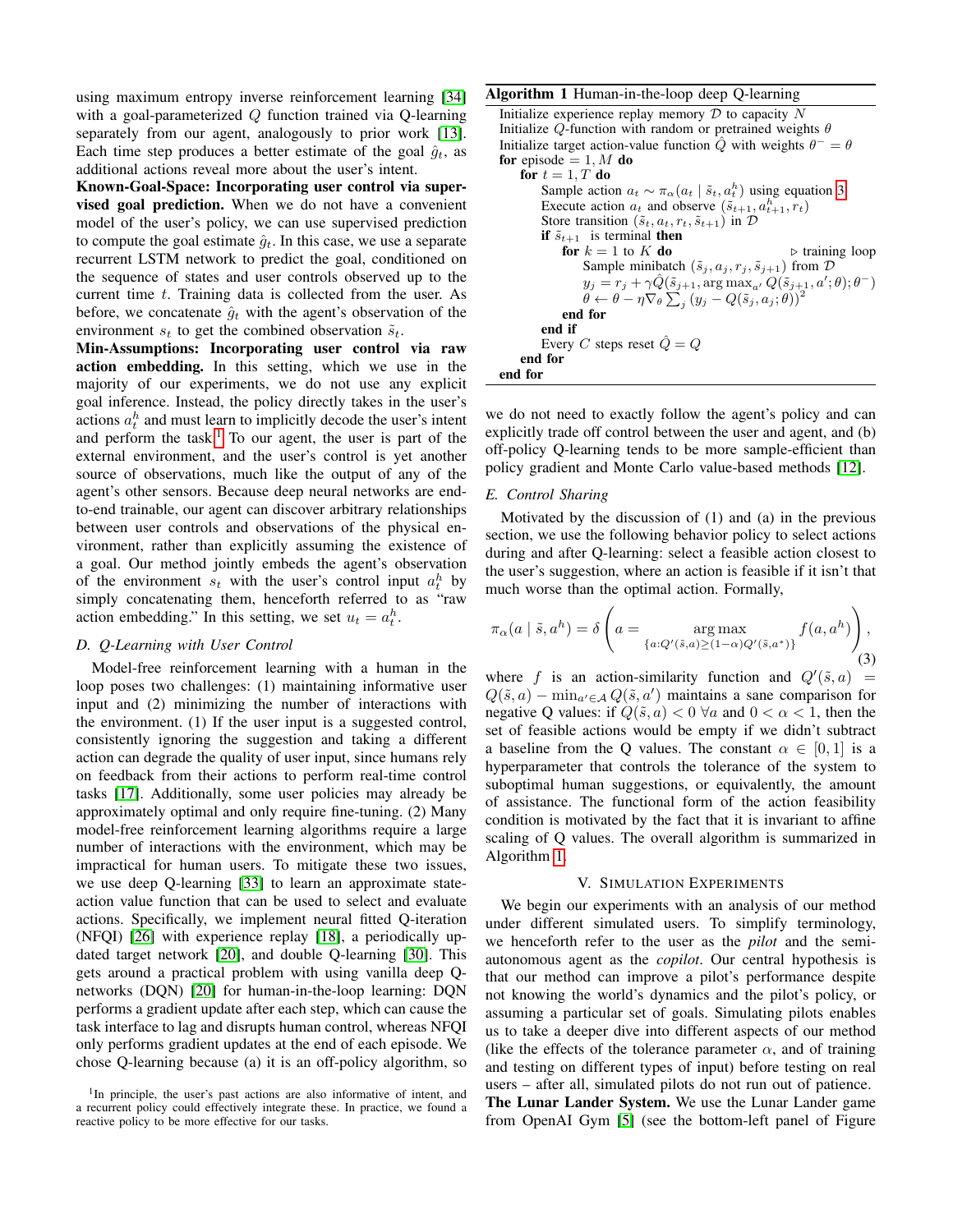

Fig. 2. (1,2) A copilot that leverages input from the synthetic LAGGYPILOT outperforms the solo LAGGYPILOT and solo copilot. The colored bands illustrate the standard error of rewards and success rates for ten different random seeds. Rewards and success rates are smoothed using a moving average with a window size of 20 episodes. (3) The benefit of using Bayesian goal inference or supervised goal prediction depends on  $\alpha$ . Each success rate is averaged over ten different random seeds and the last 100 episodes of training. (4) The effect of varying  $\alpha$  depends on the user model. Each success rate is averaged over ten different random seeds and the last 100 episodes of training.

#### <span id="page-4-0"></span>TABLE I

<span id="page-4-1"></span>EVALUATION OF SIMULATED PILOT-COPILOT TEAMS ON LUNAR LANDER. REWARDS ARE SHOWN WITH THEIR STANDARD ERROR ON TEN DIFFERENT RANDOM SEEDS AND THE LAST 100 EPISODES OF COPILOT TRAINING FOR TEAMS WITH A COPILOT; ON 100 EPISODES FOR TEAMS WITHOUT A COPILOT.

|                         | Without Copilot                           |                |                | With Copilot                          |                |                                   |                          |            |
|-------------------------|-------------------------------------------|----------------|----------------|---------------------------------------|----------------|-----------------------------------|--------------------------|------------|
| Pilot                   | Reward                                    | Success Rate   | Crash Rate     | Reward                                | Success Rate   | Crash Rate                        | <b>Training Episodes</b> | $\alpha$   |
| None<br>Sensor          | $\overline{\phantom{a}}$<br>$-479 \pm 14$ | 0.000          | 1.000          | $-151 \pm 17$<br>$-82 \pm 0$          | 0.026<br>0.060 | 0.156<br>0.650                    | 742<br>800               | 0.0<br>0.2 |
| Laggy                   | $-133 \pm 16$                             | 0.150          | 0.750          | $8 \pm 30$                            | 0.287          | 0.186                             | 236                      | 0.8        |
| <b>Noisy</b><br>Optimal | $-72 \pm 8$<br>$75 \pm 6$                 | 0.150<br>0.720 | 0.700<br>0.030 | $-28 + 0$<br>$\overline{\phantom{a}}$ | 0.240<br>۰.    | 0.160<br>$\overline{\phantom{a}}$ | 604                      | 0.5<br>۰.  |

[1\)](#page-0-0) as our test platform for this part of our experiments. The objective of the game is to pilot the lunar lander vehicle to a specified landing site on the ground without crashing using two lateral thrusters and a main engine. Each episode lasts at most 1000 steps, and runs at 50 frames per second. An episode ends when the lander crashes, flies out of bounds, remains stationary on the ground, or time runs out. The action space A consists of six discrete actions that correspond to the  $\{left, right, off\}$  steering commands and  $\{on, off\}$  main engine settings. The state  $s \in \mathbb{R}^8$  is an eight-dimensional vector that encodes the lander's position, velocity, angle, angular velocity, and indicators for contact between the legs of the vehicle and the ground. The x-coordinate of the landing site is selected uniformly at random at the beginning of each episode, and is not directly accessible to the agent through the state s. A human playing the game can see two flags demarcating the landing site, and can supply a suggested control  $a^h \in \mathcal{A}$  – depending on the user policy,  $a^h$  could be an approximatelyoptimal action, a signal that encodes the relative direction of the landing site, etc. Thus, in order to perform the task, the agent needs to leverage  $a^h$  to maneuver toward the landing site.

The agent uses a multi-layer perceptron with two hidden layers of 64 units each to approximate the Q function  $\hat{Q}: \mathcal{S} \times$  $A^2 \to \mathbb{R}$ . The action-similarity function  $f(a, a^h)$  in the agent's behavior policy counts the number of dimensions in which actions a and  $a^h$  agree (e.g.,  $f((\text{left}, \text{on}), (\text{left}, \text{off})) = 1)$ ). As discussed earlier in Section [IV,](#page-2-1) the agent's reward function is composed of a hard-coded function  $R_{\text{general}}$  and a usergenerated signal  $R_{\text{feedback}}$ .  $R_{\text{general}}$  penalizes speed and tilt, since moving fast and tipping over are generally dangerous for any pilot regardless of their intent.  $R_{\text{feedback}}$  emits a large positive reward at the end of the episode if the vehicle successfully lands at the intended site, or a large negative reward if it crashes or goes out of bounds.

#### *A. Testing Unstructured Copilot Performance*

We now test the central hypothesis that our method, modelfree shared autonomy, improves a pilot's performance. We do this first in the Min-Assumptions setting, where the dynamics, user policy, and goal space are all unknown. We then test our ability to leverage this information when it exists in the next section.

Manipulated variables. We manipulate (1) the operator team composition: a solo pilot, a solo copilot, or our method – a pilot assisted by a copilot; and (2) the policy followed by the simulated pilot – a categorical variable that can take on four values: None (always executes a noop), LAGGYPILOT, NOISYPILOT, and SENSORPILOT.

LAGGYPILOT is an optimal pilot except that it can't change actions quickly, which for a real human might be the result of poor reaction time. The LAGGYPILOT policy is trained as follows: augment the state vector with the landing site coordinates, train a reinforcement learning agent using vanilla DQN, and corrupt the trained policy by forcing it to repeat the previously executed action with fixed probability  $p = 0.85$ . This causes each action to repeat for a number of steps that follows a geometric distribution.

NOISYPILOT is an optimal pilot except that it occasionally takes the wrong action, which for a real human might be the result of mistakenly pressing the wrong key. It uses the same training procedure as LAGGYPILOT but follows an  $\epsilon$ -greedy behavior policy at test time ( $\epsilon = 0.3$ ).

SENSORPILOT tries to move toward the landing site by firing the appropriate lateral thruster, but is oblivious to gravity and doesn't use the main engine; these actions provide enough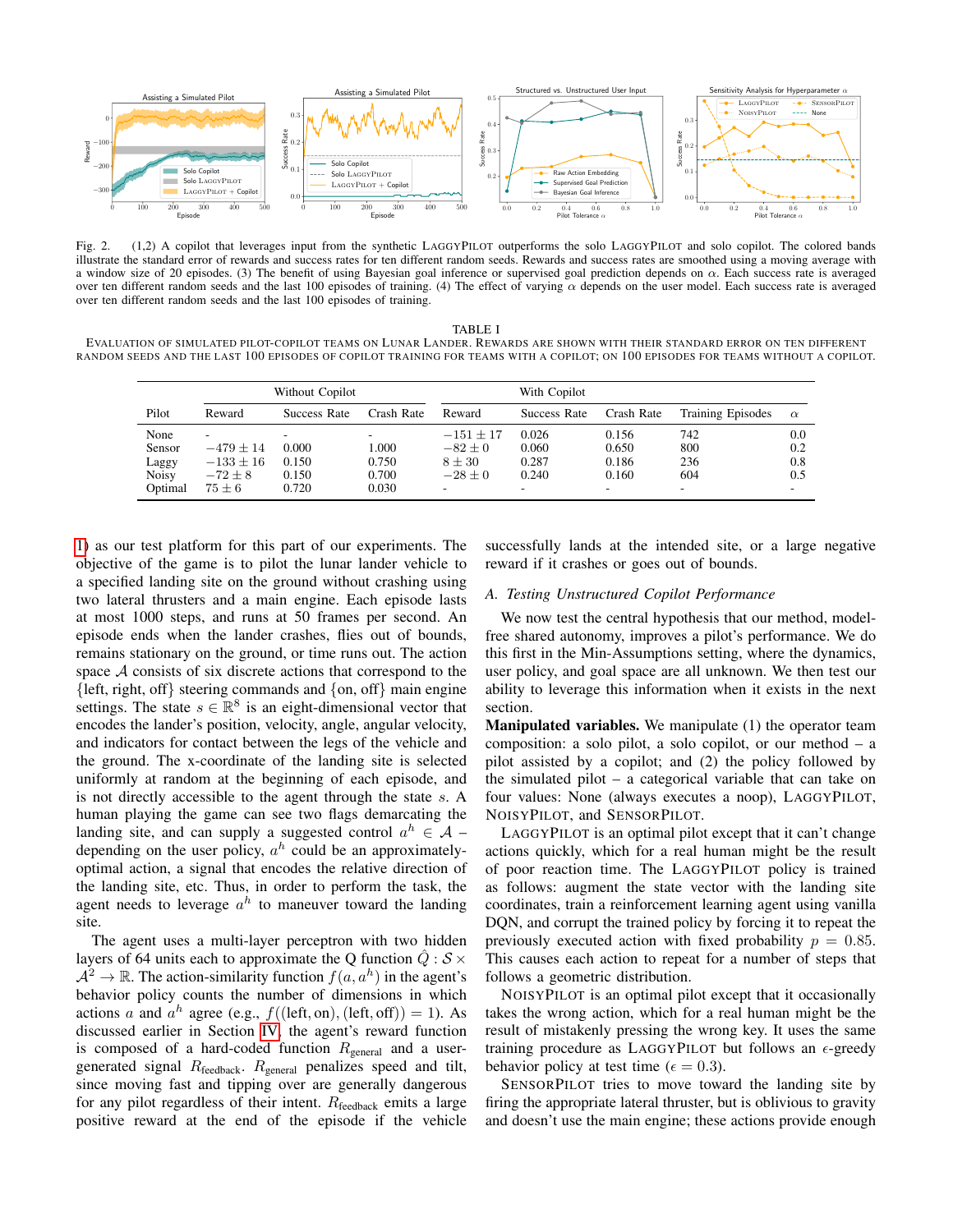signal for an assistive copilot to deduce the location of the landing site, which may be all the human is willing to do.

Dependent measures. We measure reward, success rate, and crash rate.

Hypothesis. We hypothesize that a pilot-copilot team with a simulated pilot will perform better on the Lunar Lander game than a solo pilot or solo copilot.

Analysis. The results in Figure [2](#page-4-0) (first two plots) show that a copilot which leverages input from LAGGYPILOT outperforms the solo LAGGYPILOT and solo copilot: the combined pilotcopilot team crashes and goes out of bounds less often, uses less fuel, follows stabler trajectories, and finds the landing site more often than the other two solo teams. The solo copilot and combined pilot-copilot teams learn from experience, whereas the solo LAGGYPILOT is pretrained and frozen; hence the stationarity of the gray curve. Table [I](#page-4-1) shows that NOISYPILOT and SENSORPILOT also benefit from assistance, although SENSORPILOT's success rate does not substantially increase.

To measure the sensitivity of the copilot's performance to the pilot tolerance hyperparameter  $\alpha$  (recall Equation [3\)](#page-3-1), we sweep different values of  $\alpha$  while shaping the reward  $R_{\text{feedback}}$ to improve the performance of SENSORPILOT. The results in Figure [2](#page-4-0) (bottom right) show the effects of varying  $\alpha$ for different simulated pilot models:  $\alpha = 0$  is optimal for SENSORPILOT, and  $\alpha \approx 0.5$  is optimal for LAGGYPILOT and NOISYPILOT.

#### *B. The Benefit of Structure when Structure Exists*

In some tasks, the user's private information will indeed be a goal, and we will indeed know the set of candidate goals and the policy that user follows given a goal. In this section, we show the adaptions of our method for Known-Goal-Space and Known-User-Policy from Section [IV](#page-2-1) can effectively leverage this information when it exists.

Manipulated variables. We manipulate (1) the input decoding mechanism – a categorical variable that can take on three values: Bayesian goal inference, supervised goal prediction, and raw action embedding; and (2) the pilot tolerance  $\alpha \in [0, 1]$  – a continuous variable sampled uniformly across the unit interval. Hypothesis. We hypothesize that a copilot that uses Bayesian goal inference or supervised goal prediction to interpret user control inputs from LAGGYPILOT will outperform a copilot that uses raw action embedding.

Analysis. The results in Figure [2](#page-4-0) (third plot) show that when the goal space and user model are known, Bayesian goal inference and supervised goal prediction outperform raw action embedding. Bayesian goal inference enables much better assistance when the user model is approximately correct: LAGGYPILOT behaves similarly enough to an optimal pilot that maximum entropy inverse reinforcement learning generates high-accuracy estimates of the landing site. As a result, Bayesian goal inference performs better than supervised goal prediction and raw action embedding on LAGGYPILOT. We conclude that when an approximately correct user model is available, one should take advantage of it by using Bayesian goal inference instead of supervised goal prediction or raw action embedding. When the user model is unknown ex-ante,

<span id="page-5-0"></span>TABLE II TRAINING AND TESTING WITH DIFFERENT PILOTS ON LUNAR LANDER. SUCCESS RATES SHOWN FOR 100 EPISODES.

|                       | <b>Evaluation Pilot</b> |        |       |              |  |  |
|-----------------------|-------------------------|--------|-------|--------------|--|--|
| <b>Training Pilot</b> | None                    | Sensor | Laggy | <b>Noisy</b> |  |  |
| None                  | 0.02                    | 0.02   | 0.29  | 0.04         |  |  |
| Sensor                | 0.18                    | 0.46   | 0.31  | 0.23         |  |  |
| Laggy                 | 0.00                    | 0.00   | 0.31  | 0.23         |  |  |
| <b>Noisy</b>          | 0.10                    | 0.10   | 0.38  | 0.21         |  |  |

then one should use supervised goal prediction instead of raw action embedding.

### *C. Adapting to Diverse Users*

Next, we investigate to what extent the copilot's learned policy is adapted to the pilot it assists at training time. Userspecific adaptation is important because it would enable our method to generalize to tasks in which users display a range of behavior policies with distinct types of errors that cannot simultaneously be corrected by a general assistance feature.

Manipulated variables. We manipulate (1) the policy followed by the simulated pilot used to train the copilot and (2) the policy followed by the simulated pilot used to evaluate the copilot – both categorical variables that can each take on four values: None (always executes a noop), SENSORPILOT, LAGGYPILOT, and NOISYPILOT.

Hypothesis. We hypothesize that the copilot learns an assistive policy that is personalized to the individual user, and that a copilot trained with one type of simulated pilot will perform better if evaluated with the same type of pilot than with a different pilot.

Analysis. The results in Table [II](#page-5-0) hint that the copilot trained to assist SENSORPILOT acquires a relatively unique assistive policy, and that assisting SENSORPILOT requires something qualitatively different than assisting other pilots. A copilot trained with SENSORPILOT does not help other simulated pilots as well as it helps SENSORPILOT. Copilots trained with non-SENSORPILOT pilots do not assist SENSORPILOT as well as a copilot trained with SENSORPILOT. In contrast, a copilot evaluated with LAGGYPILOT or NOISYPILOT performs equally well when trained with either of those two pilots. These results may be explained by the fact that SENSORPILOT implements a goal-signaling policy that is qualitatively distinct from LAGGYPILOT and NOISYPILOT, which both implement policies based on perturbations of an optimal pilot.

Another takeaway from Table [II](#page-5-0) is that a copilot trained without a pilot learns an assistive policy that is just as effective at helping LAGGYPILOT as a copilot policy trained with LAGGYPILOT in the loop. This suggests that the copilot can still learn useful assistive behaviors even when there is no pilot in the loop during training. Furthermore, it may enable us to save human pilots time by pretraining the copilot without the human pilot, then fine-tuning the pretrained copilot with the human pilot.

#### VI. USER STUDY WITH A GAME AGENT

We saw in simulation that our method can improve the performance of different kinds of pilots. Next, we test whether it can actually help real people in a teleoperation task.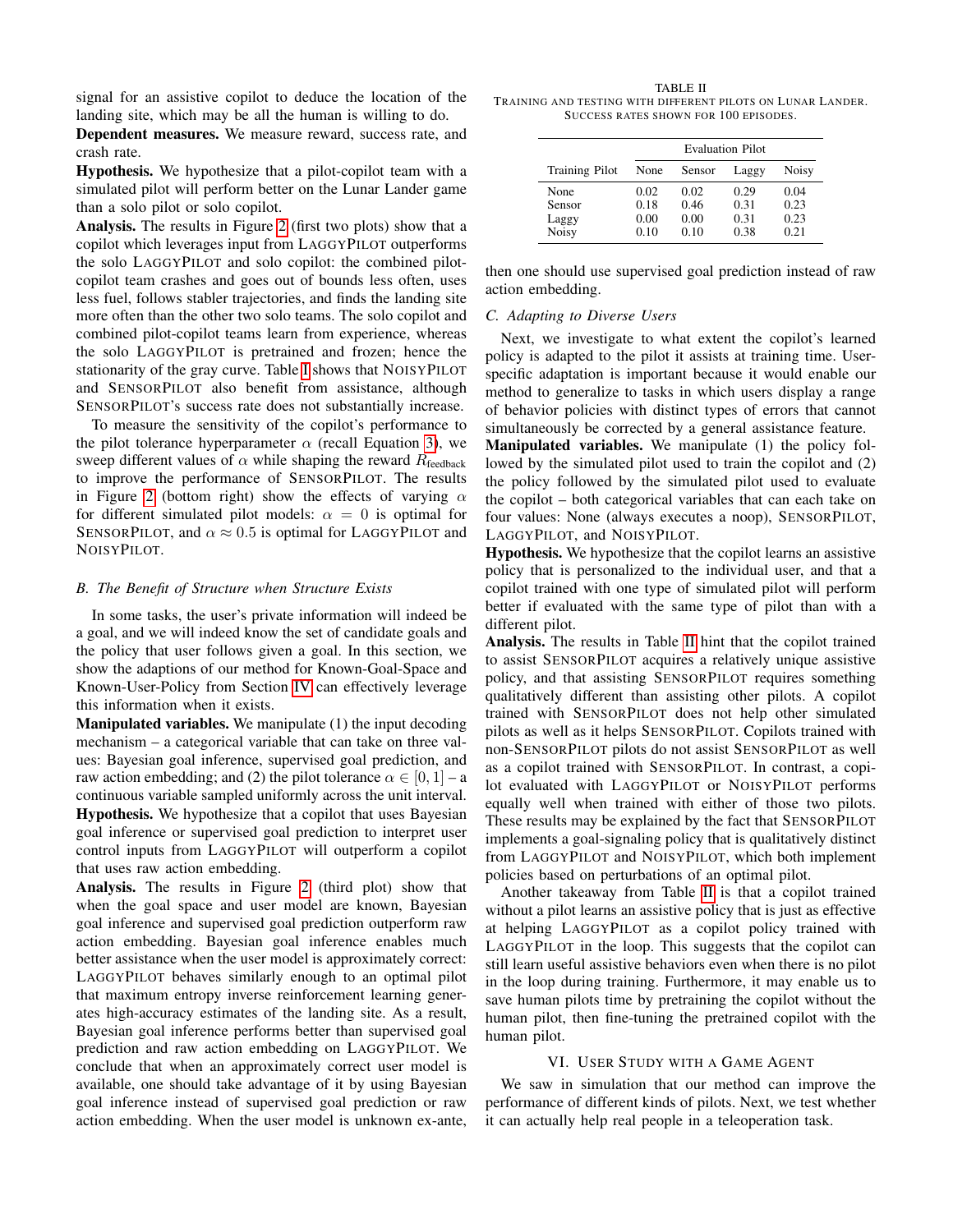

Fig. 3. (1) Evaluation of real humans on Lunar Lander. Success and crash rates averaged over 30 episodes for teams with human pilots. (2) Evaluation of real humans on the quadrotor perching task. Success and crash rates averaged over 20 episodes. (3) Pilot-copilot teams in the Lunar Lander game are able to switch between actions more quickly than solo human pilots, which enables them to better stabilize flight. (4) On their own, users tend to provide input at a constant rate throughout an episode. When assisted by a copilot, users initially rotate the drone to orient the camera at the target object, then defer to the copilot to fly to the landing pad.

Manipulated variables. We manipulated the team structure: solo copilot, solo human pilot, and our method – human pilot with a copilot. We use the same Lunar Lander environment for this part of the experiment.  $R_{\text{feedback}}$  is a terminal reward as before.

Dependent measures. Our objective measures are success rate and crash rate. We additionally introduce some informal subjective measures, where in each condition we ask participants about their experience, to help us understand their perception of the copilot.

Hypothesis. We hypothesize that a pilot-copilot team with a real human pilot will perform better than a solo human pilot or solo copilot.

Subject allocation. We recruited 11 male and 1 female participants, with an average age of 24. Each participant was provided with the rules of the game and a short practice period of 20 episodes to familiarize themselves with the controls and dynamics. To avoid the confounding effect of humans learning to play the game better over time, we counterbalanced the order of the two conditions that required human play (solo pilot, and assisted pilot). Each condition lasted 30 episodes.

To speed up learning, the copilot was pretrained without a pilot in the loop then fine-tuned on data collected from the human pilot. Pilot tolerance  $\alpha = 0.6$  was chosen heuristically to match the difficulty of the game and the average human user's skill level. The default game environment is too challenging for human pilots, so it was modified to make the vehicle's legs more resistant to crashing on impact with the ground. Additionally, pilot tolerance was set to  $\alpha = 0$  when the human was not pressing any keys, and an additional key was introduced to enable the user to explicitly enter a noop input with  $\alpha = 0.6$ .

Analysis. Figure [3](#page-6-0) (first plot) shows a clear quantitative and qualitative benefit to combining a real human pilot with a copilot. Humans follow a tortuous path with sudden drops and difficult course corrections, leading to fewer successes and more crashes. With a copilot, the human follows a smooth, gradual descent to the landing site, leading to significantly more successes and significantly fewer crashes than without a copilot for each of the participants. We ran a repeated measures ANOVA with the presence of the copilot as a factor influencing success and crash rates, and found that  $f(1, 11) = 165.0001, p < 0.0001$  for the success rate and

<span id="page-6-0"></span> $f(1, 11) = 259.9992, p < 0.0001$  for the crash rate. The combined human pilot-copilot team succeeds significantly more often than the solo copilot, at the expense of crashing significantly more often. For each of the participants, we ran a binomial test comparing their success rate and crash rate in the combined pilot-copilot team to those of the solo copilot and found that  $p < 0.01$  for all comparisons.

The subjective evaluations generally suggest that users benefited from the copilot. The assistive system was particularly helpful in avoiding crashing, but perceived to be somewhat inconsistent in its behavior and too aggressive in stabilizing flight at the expense of slowing down the lander's descent.

## VII. USER STUDY WITH A PHYSICAL ROBOT: QUADROTOR PERCHING

One of the drawbacks of analyzing Lunar Lander is that the game interface and physics do not reflect the complexity and unpredictability of a real-world robotic shared autonomy task. To evaluate our method in a more realistic environment, we formulate a "perching" task for a real human flying a real quadrotor: land the vehicle on a level, square landing pad at some distance from the initial take-off position, such that the drone's first-person camera is pointed at a specific object in the drone's surroundings, without flying out of bounds or running out of time. Perching a drone at an arbitrary vantage point enables it to be used as a mobile security camera for surveillance applications. Humans find it challenging to simultaneously point the camera at the desired scene and navigate to the precise location of a feasible landing pad under time constraints. An assistive copilot has little trouble navigating to and landing on the landing pad, but does not know where to point the camera because it does not know what the human wants to observe after landing. Together, the human can focus on pointing the camera and the copilot can focus on landing precisely on the landing pad.

Robot task. Figure [1](#page-0-0) (b, c) illustrates the experimental setup. We fly the Parrot AR-Drone 2 in an indoor flight room equipped with a Vicon motion capture system to measure the position and orientation of the drone as well as the position of the landing pad. Users are only allowed to look through the drone's first-person camera to navigate, and are blocked from getting a third-person view of the drone. Each episode lasts at most 30 seconds. An episode begins when the drone finishes taking off. An episode ends when the drone lands, flies out of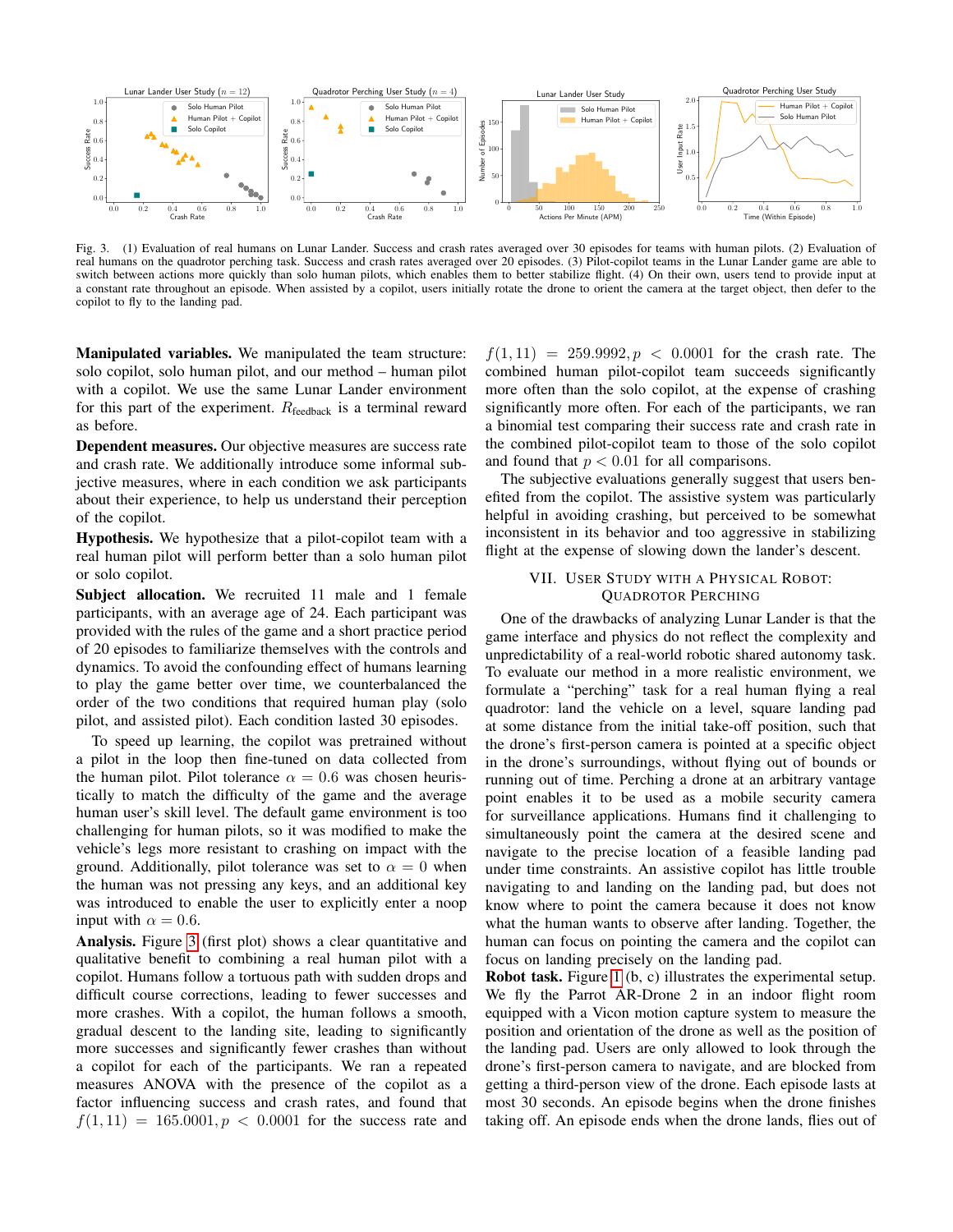bounds, or time runs out. The action space  $A$  consists of 18 discrete actions that correspond to moving left, right, forward, back, descending, or hovering in place and simultaneously rotating (yawing) clockwise, counter-clockwise, or not rotating. The state  $s \in \mathbb{R}^{10}$  is a ten-dimensional vector that encodes the vehicle's position, velocity, angle, angular velocity, and the horizontal components of the difference between the landing pad position and the vehicle's position. At the beginning of each episode, the starting position and orientation of the drone are randomized and the user is told that their goal is to point the camera at an object selected randomly from a set of four in the vicinity: a red chair, a gray chair, white styrofoam boards, or a door. The agent's state does not include this target orientation, which is necessary for success. Success is defined as landing on the pad (evaluated automatically using motion tracking) while orienting the camera at the correct object, which is evaluated by the human experimenter with a button press at the end of the episode. Crashing is defined as landing outside the landing pad or going out of bounds.

As before, the agent uses a multi-layer perceptron with two hidden layers of 64 units each to approximate the Q function  $\hat{Q}: \mathcal{S} \times \mathcal{A}^2 \to \mathbb{R}$ . The action-similarity function  $f(a, a^h)$  in the agent's behavior policy counts the number of dimensions in which actions a and  $a^h$  agree (e.g.,  $f((left, rotate clockwise), (left, rotate counterclockwise))$ 1). As discussed earlier in Section [IV,](#page-2-1) the agent's reward function is composed of a hard-coded function  $R_{\text{general}}$  and a user-generated signal  $R_{\text{feedback}}$ .  $R_{\text{general}}$  penalizes distance from the landing pad, since moving toward the pad is generally useful to all pilots regardless of their desired camera orientation.  $R_{\text{feedback}}$  emits a large positive reward at the end of the episode if the task was completed successfully, or a large negative reward in the event of a crash.

Manipulated variables. We manipulate the pilot-copilot team membership as before.

Dependent measures. Performance is measured using the dependent factors of success rate and crash rate. As before, we ask participants about their experience (see Table 2 in the supplementary material) to help us understand their perception of the copilot.

Hypothesis. We hypothesize that a pilot-copilot team with a real human pilot will perform better on the quadrotor perching task than a solo human pilot or a solo copilot.

Subject allocation. We recruited 3 male and 1 female participants, with an average age of 23. Each participant was provided with the rules of the game and a short practice period of 2 episodes to familiarize themselves with the controls and dynamics. To avoid the confounding effect of humans learning to play the game better over time, we counterbalanced the order of the two conditions that required human play (solo pilot, and assisted pilot). Each condition lasted 20 episodes.

To speed up learning, the copilot was pretrained in simulation without a pilot in the loop then fine-tuned on data collected from the human pilot. The pretraining simulation assumed an idealized physics model in which the drone is a point mass, there are no external forces, linear velocity commands are executed without any noise, and sensors have zero measurement error. In the pretraining simulation, a target

angle (yaw) is randomly sampled for each episode to simulate the random choice of a target object for the camera in the real world. As before, the agent cannot directly access this target angle through its state.

With a real human pilot in the real world, pilot tolerance was set to  $\alpha = 0$  when the human was not pressing any keys, and otherwise set to  $\alpha = 1$ .

Analysis. Figure [3](#page-6-0) (second plot) shows a clear quantitative and qualitative benefit to combining a real human pilot with a copilot. Humans are rarely able to arrive at the landing pad, leading to fewer successes and more crashes. With a copilot, the human consistently gets to the landing pad, leading to significantly more successes and significantly fewer crashes than without a copilot. The sample size of  $n = 4$  participants is relatively small, so the evidence is mainly anecdotal and should be interpreted in the context of the larger simulation experiments and user study on the Lunar Lander game. With that in mind, we ran a repeated measures ANOVA with the presence of the copilot as a factor influencing success and crash rates, and found that  $f(1,3) = 44.1045, p < 0.01$  for the success rate and  $f(1, 3) = 62.3151, p < 0.01$  for the crash rate. The combined human pilot-copilot team succeeds significantly more often than the solo copilot, at the expense of crashing significantly more often. For each of the participants, we ran a binomial test comparing their success rate and crash rate in the combined pilot-copilot team to those of the solo copilot and found that  $p < 0.01$  for all comparisons. The subjective evaluations in Table 2 of the supplementary material generally suggest that users benefited from the copilot.

#### VIII. DISCUSSION

In this paper, we contribute an algorithm for shared autonomy that uses model-free reinforcement learning to help human users with tasks with unknown dynamics, user policies, and goal representations. We introduce a behavioral policy for deep Q-learning that enables users to directly control the level of assistance, as well as a decomposition of the reward function that enables the system to quickly learn generally useful behaviors and also adapt to individual users. Our user studies with a virtual agent and a real robot suggest that this method can indeed be effective at improving user performance.

Several weaknesses and open questions remain to be addressed. Inferring user intent in general will require memory. Several existing techniques may accomplish this, including concatenating m previous frames with the current observation, or adding recurrent connections to the copilot policy architecture as in [\[11\]](#page-8-24). Finally, users will adapt to the robot's interface, and explicitly capturing this may improve copilot training and inform theoretical guarantees on convergence [\[23\]](#page-8-25).

#### IX. ACKNOWLEDGEMENTS

We would like to thank Oleg Klimov for open-sourcing his implementation of the Lunar Lander game, which was originally developed by Atari in 1979. This work was supported in part by a Berkeley EECS Department Fellowship for first-year Ph.D. students, Berkeley DeepDrive, computational resource donations from Amazon, NSF IIS-1700696, and AFOSR FA9550-17-1-0308.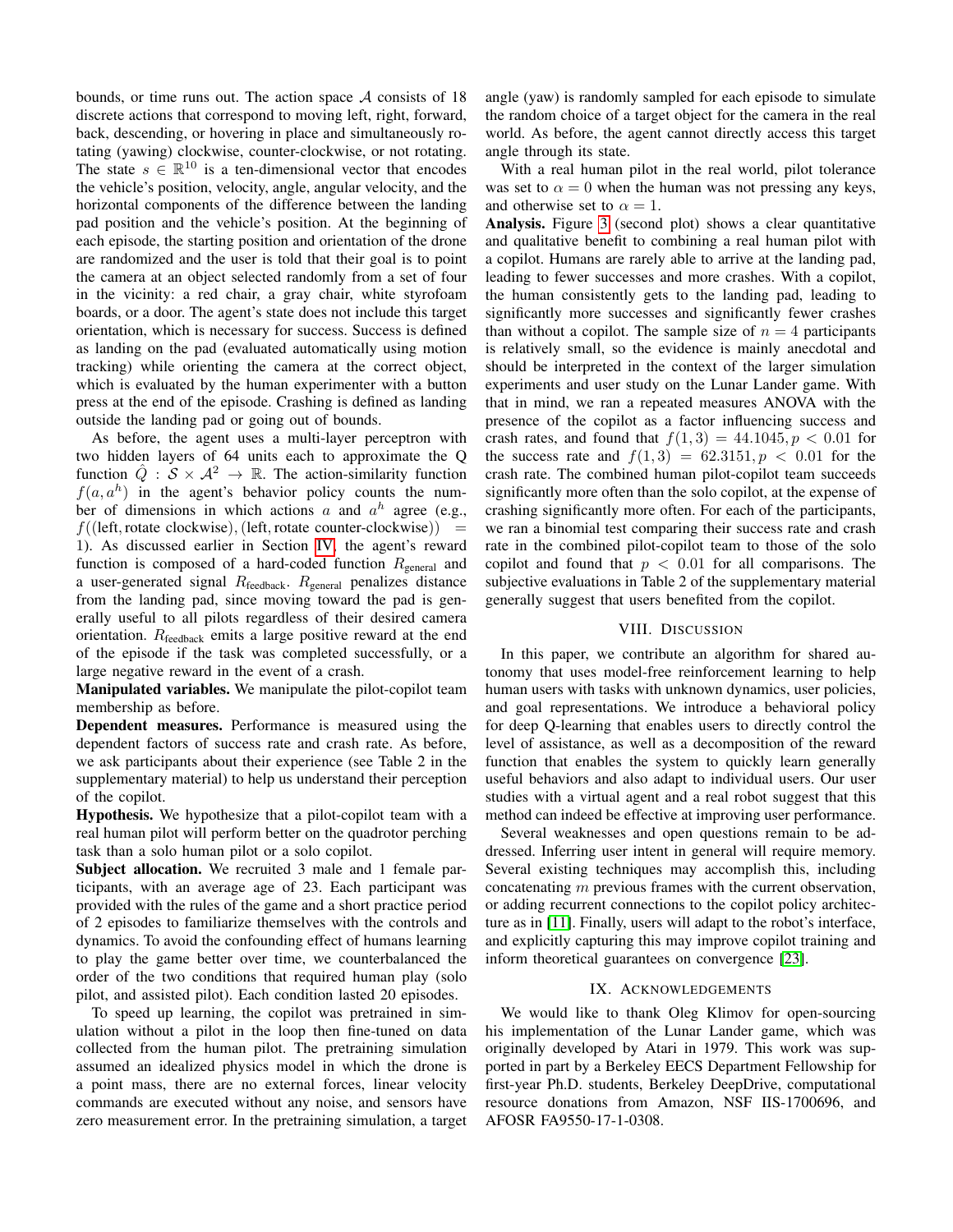#### REFERENCES

- <span id="page-8-1"></span>[1] Peter Aigner and Brenan McCarragher. Human integration into robot control utilising potential fields. In *Robotics and Automation, 1997. Proceedings., 1997 IEEE International Conference on*, volume 1, pages 291– 296. IEEE, 1997.
- <span id="page-8-15"></span>[2] Brenna D Argall, Sonia Chernova, Manuela Veloso, and Brett Browning. A survey of robot learning from demonstration. *Robotics and autonomous systems*, 57 (5):469–483, 2009.
- <span id="page-8-17"></span>[3] Satchuthananthavale RK Branavan, Harr Chen, Luke S Zettlemoyer, and Regina Barzilay. Reinforcement learning for mapping instructions to actions. In *Proceedings of the Joint Conference of the 47th Annual Meeting of the ACL and the 4th International Joint Conference on Natural Language Processing of the AFNLP: Volume 1- Volume 1*, pages 82–90. Association for Computational Linguistics, 2009.
- <span id="page-8-9"></span>[4] Alexander Broad, TD Murphey, and Brenna Argall. Learning models for shared control of human-machine systems with unknown dynamics. *Robotics: Science and Systems Proceedings*, 2017.
- <span id="page-8-23"></span>[5] Greg Brockman, Vicki Cheung, Ludwig Pettersson, Jonas Schneider, John Schulman, Jie Tang, and Wojciech Zaremba. Openai gym, 2016.
- <span id="page-8-16"></span>[6] Mira Dontcheva, Gary Yngve, and Zoran Popovic. Lay- ´ ered acting for character animation. In *ACM Transactions on Graphics (TOG)*, volume 22, pages 409–416. ACM, 2003.
- <span id="page-8-8"></span>[7] Anca D Dragan and Siddhartha S Srinivasa. A policyblending formalism for shared control. *The International Journal of Robotics Research*, 32(7):790–805, 2013.
- <span id="page-8-0"></span>[8] Ray C Goertz. Manipulators used for handling radioactive materials. *Human factors in technology*, pages 425– 443, 1963.
- <span id="page-8-7"></span>[9] Scott A Green, Mark Billinghurst, XiaoQi Chen, and J Geoffrey Chase. Human-robot collaboration: A literature review and augmented reality approach in design. *International Journal of Advanced Robotic Systems*, 5(1): 1, 2008.
- <span id="page-8-6"></span>[10] Kris Hauser. Recognition, prediction, and planning for assisted teleoperation of freeform tasks. *Autonomous Robots*, 35(4):241–254, 2013.
- <span id="page-8-24"></span>[11] Matthew Hausknecht and Peter Stone. Deep recurrent q-learning for partially observable mdps. *CoRR, abs/1507.06527*, 2015.
- <span id="page-8-22"></span>[12] Matteo Hessel, Joseph Modayil, Hado Van Hasselt, Tom Schaul, Georg Ostrovski, Will Dabney, Dan Horgan, Bilal Piot, Mohammad Azar, and David Silver. Rainbow: Combining improvements in deep reinforcement learning. *arXiv preprint arXiv:1710.02298*, 2017.
- <span id="page-8-3"></span>[13] Shervin Javdani, Siddhartha S Srinivasa, and J Andrew Bagnell. Shared autonomy via hindsight optimization. *arXiv preprint arXiv:1503.07619*, 2015.
- <span id="page-8-11"></span>[14] W Bradley Knox and Peter Stone. Interactively shaping agents via human reinforcement: The tamer framework. In *Proceedings of the fifth international conference on*

*Knowledge capture*, pages 9–16. ACM, 2009.

- <span id="page-8-12"></span>[15] W Bradley Knox and Peter Stone. Reinforcement learning from simultaneous human and mdp reward. In *Proceedings of the 11th International Conference on Autonomous Agents and Multiagent Systems-Volume 1*, pages 475–482. International Foundation for Autonomous Agents and Multiagent Systems, 2012.
- <span id="page-8-5"></span>[16] Hema S Koppula and Ashutosh Saxena. Anticipating human activities using object affordances for reactive robotic response. *IEEE transactions on pattern analysis and machine intelligence*, 38(1):14–29, 2016.
- <span id="page-8-18"></span>[17] Michael Laskey, Caleb Chuck, Jonathan Lee, Jeffrey Mahler, Sanjay Krishnan, Kevin Jamieson, Anca Dragan, and Ken Goldberg. Comparing human-centric and robot-centric sampling for robot deep learning from demonstrations. In *Robotics and Automation (ICRA), 2017 IEEE International Conference on*, pages 358–365. IEEE, 2017.
- <span id="page-8-20"></span>[18] Long-Ji Lin. Reinforcement learning for robots using neural networks. Technical report, Carnegie-Mellon Univ Pittsburgh PA School of Computer Science, 1993.
- <span id="page-8-13"></span>[19] Zhiyu Lin, Brent Harrison, Aaron Keech, and Mark O Riedl. Explore, exploit or listen: Combining human feedback and policy model to speed up deep reinforcement learning in 3d worlds. *arXiv preprint arXiv:1709.03969*, 2017.
- <span id="page-8-21"></span>[20] Volodymyr Mnih, Koray Kavukcuoglu, David Silver, Andrei A Rusu, Joel Veness, Marc G Bellemare, Alex Graves, Martin Riedmiller, Andreas K Fidjeland, Georg Ostrovski, et al. Human-level control through deep reinforcement learning. *Nature*, 518(7540):529–533, 2015.
- <span id="page-8-2"></span>[21] Katharina Muelling, Arun Venkatraman, Jean-Sebastien Valois, John E Downey, Jeffrey Weiss, Shervin Javdani, Martial Hebert, Andrew B Schwartz, Jennifer L Collinger, and J Andrew Bagnell. Autonomy infused teleoperation with application to brain computer interface controlled manipulation. *Autonomous Robots*, pages 1– 22, 2017.
- <span id="page-8-14"></span>[22] Andrew Y Ng, Stuart J Russell, et al. Algorithms for inverse reinforcement learning. In *Icml*, pages 663–670, 2000.
- <span id="page-8-25"></span>[23] Stefanos Nikolaidis, Yu Xiang Zhu, David Hsu, and Siddhartha Srinivasa. Human-robot mutual adaptation in shared autonomy. *arXiv preprint arXiv:1701.07851*, 2017.
- <span id="page-8-4"></span>[24] Claudia Pérez-D'Arpino and Julie A Shah. Fast target prediction of human reaching motion for cooperative human-robot manipulation tasks using time series classification. In *Robotics and Automation (ICRA), 2015 IEEE International Conference on*, pages 6175–6182. IEEE, 2015.
- <span id="page-8-10"></span>[25] Patrick M Pilarski, Michael R Dawson, Thomas Degris, Farbod Fahimi, Jason P Carey, and Richard S Sutton. Online human training of a myoelectric prosthesis controller via actor-critic reinforcement learning. In *Rehabilitation Robotics (ICORR), 2011 IEEE International Conference on*, pages 1–7. IEEE, 2011.
- <span id="page-8-19"></span>[26] Martin Riedmiller. Neural fitted q iteration-first experi-